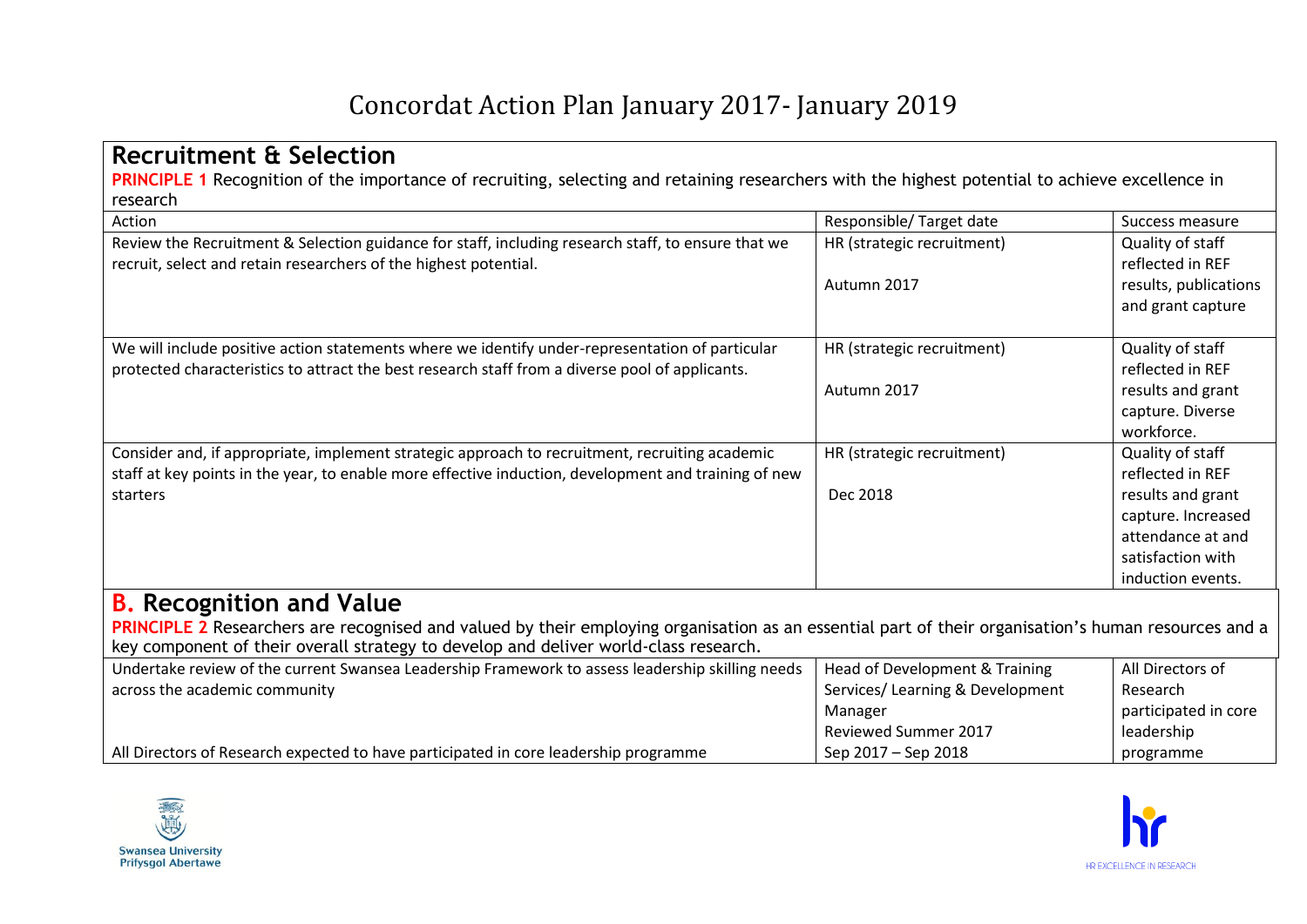| Embed and monitor new process for transferring fixed term contracts to open ended                    | <b>Business Partnering Team/Learning &amp;</b> | All eligible staff    |
|------------------------------------------------------------------------------------------------------|------------------------------------------------|-----------------------|
|                                                                                                      | Development Manager                            | systematically        |
|                                                                                                      | Review April 2017                              | transferred to open-  |
|                                                                                                      | Fully embedded Sep 2017                        | ended contracts       |
| Consider mechanisms for reward and recognition that may be appropriate for research staff and        | Reward & Recognition Manager/RSWG              | Schemes available to  |
| communicate existing and new schemes via all staff roadshows                                         | Summer 2017 & Winter 2017                      | research staff        |
|                                                                                                      |                                                | Attendance at         |
|                                                                                                      |                                                | roadshows             |
| Review success of r&r schemes and monitor uptake by research staff                                   | <b>June 2018</b>                               | Research staff        |
|                                                                                                      |                                                | utilising schemes     |
|                                                                                                      |                                                |                       |
| Introduce institutional values for academic and research staff to mirror the values approach piloted | Cross institutional working group              | Values expectations   |
| for professional services staff                                                                      | Sep 2018                                       | in place to aid staff |
|                                                                                                      |                                                | in understanding      |
|                                                                                                      |                                                | and applying the      |
|                                                                                                      |                                                | values in their daily |
|                                                                                                      |                                                | work                  |
| PIs who manage research staff will be invited to participate in 360 leadership feedback against an   | Head of Development & Training                 | All leaders in scope  |
| agreed set of leadership expectations                                                                | Services                                       | participate and gain  |
|                                                                                                      | <b>June 2018</b>                               | meaningful feedback   |
|                                                                                                      |                                                | on their leadership   |
|                                                                                                      |                                                | in the context of     |
|                                                                                                      |                                                | Swansea University    |
| The job descriptions of Research leaders to be reviewed and aligned with Academic Career             | Review and development Sep 17                  | Academics in senior   |
| Pathways                                                                                             | Implementation Sep 18                          | leadership roles      |
|                                                                                                      |                                                | given the             |
|                                                                                                      |                                                | opportunity to        |
|                                                                                                      |                                                | progress their        |
|                                                                                                      |                                                | careers in leadership |
|                                                                                                      |                                                | through use of an     |



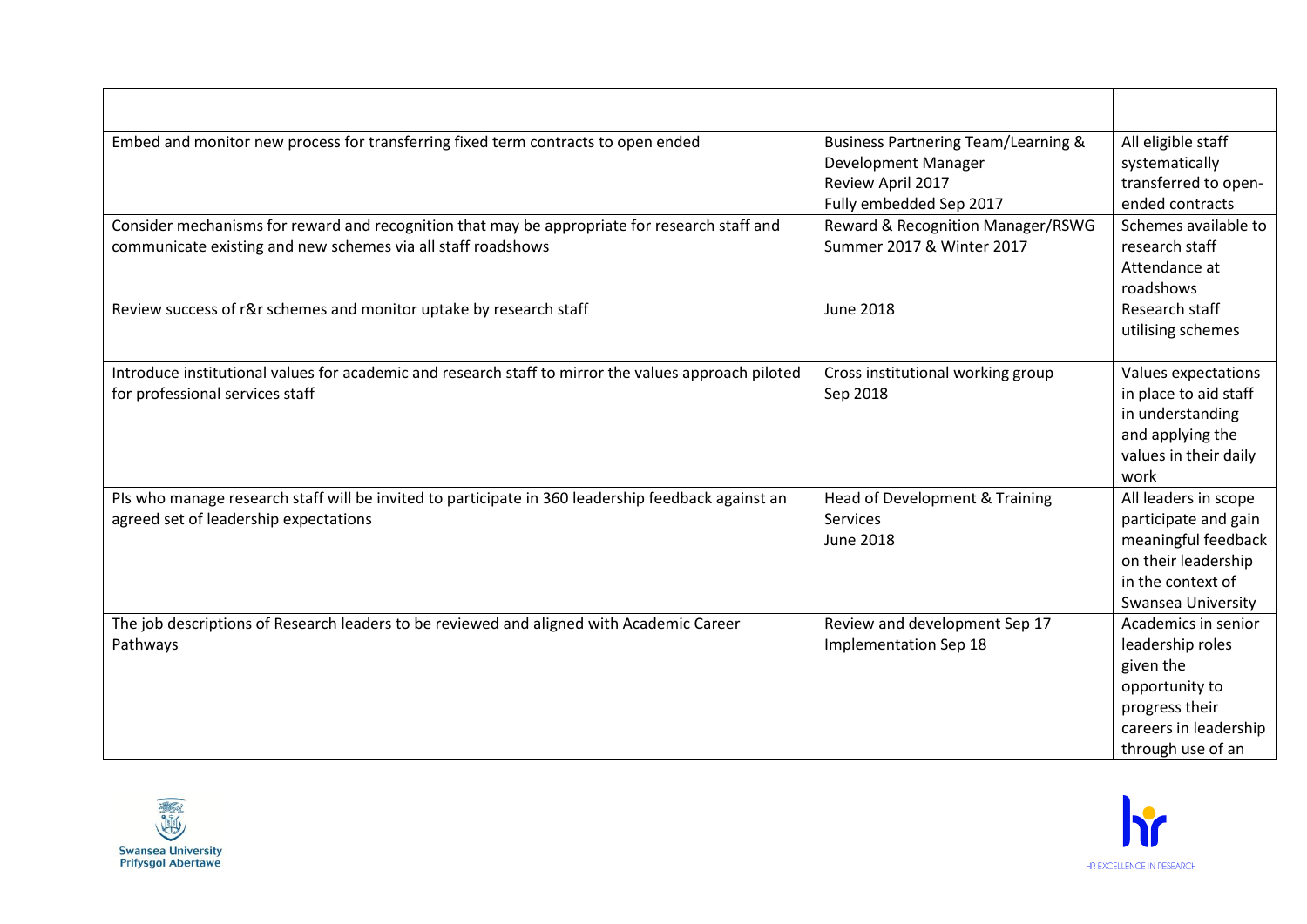|                                                                                                    |                                      | enhanced            |
|----------------------------------------------------------------------------------------------------|--------------------------------------|---------------------|
|                                                                                                    |                                      | Leadership career   |
|                                                                                                    |                                      | pathway to          |
|                                                                                                    |                                      | recognise and       |
|                                                                                                    |                                      | enhance excellence  |
|                                                                                                    |                                      | in leadership       |
| Promote Swansea University as a great place to work for research staff through notification of the | Reward and Recognition Manager/      | Scheme in place and |
| "Our Uni Rewards" scheme at recruitment stage                                                      | <b>Head of Strategic Recruitment</b> | publicised          |
|                                                                                                    | Jun 2018                             |                     |

## **C. Support and Career Development**

PRINCIPLE 3 Researchers are equipped and supported to be adaptable and flexible in an increasingly diverse, mobile, global research environment. PRINCIPLE 4 The importance of researchers' personal and career development, and lifelong learning, is clearly recognised and promoted at all stages of their career.

| Utilise the newly nominated College representatives on the RSWG to develop greater collaboration       | <b>RSWG</b>                        | Networking events   |
|--------------------------------------------------------------------------------------------------------|------------------------------------|---------------------|
| and networking amongst research staff and across colleges                                              | January - June 2017                | held                |
| Systematically plan and develop training opportunities for research staff in partnership with internal | RSWG/Learning & Development        | Coherent training   |
| experts, and research staff via the CROS survey and RSWG                                               | Manager/REIS                       | programme in place. |
|                                                                                                        |                                    | Attendance and      |
|                                                                                                        | Autumn 2017 – new programme launch | satisfaction rates  |
|                                                                                                        |                                    | maintained or       |
|                                                                                                        |                                    | improved            |
| At induction, provide research staff with specific guidance on University development opportunities    | Learning and Development Manager   | All induction       |
| including research ethics and integrity                                                                |                                    | programmes          |
|                                                                                                        | From January 2017                  | signpost Researcher |
|                                                                                                        |                                    | Development and     |
|                                                                                                        |                                    | research ethics and |
|                                                                                                        |                                    | integrity           |
|                                                                                                        |                                    |                     |
| Maintain high participation rates by research staff in the annual professional development review,     | <b>HR</b>                          | 100% participation  |
| to enable dialogue about performance and professional development                                      | Dec 2017                           | of eligible staff   |
| <b>D.</b> Researchers' Responsibilities                                                                |                                    |                     |



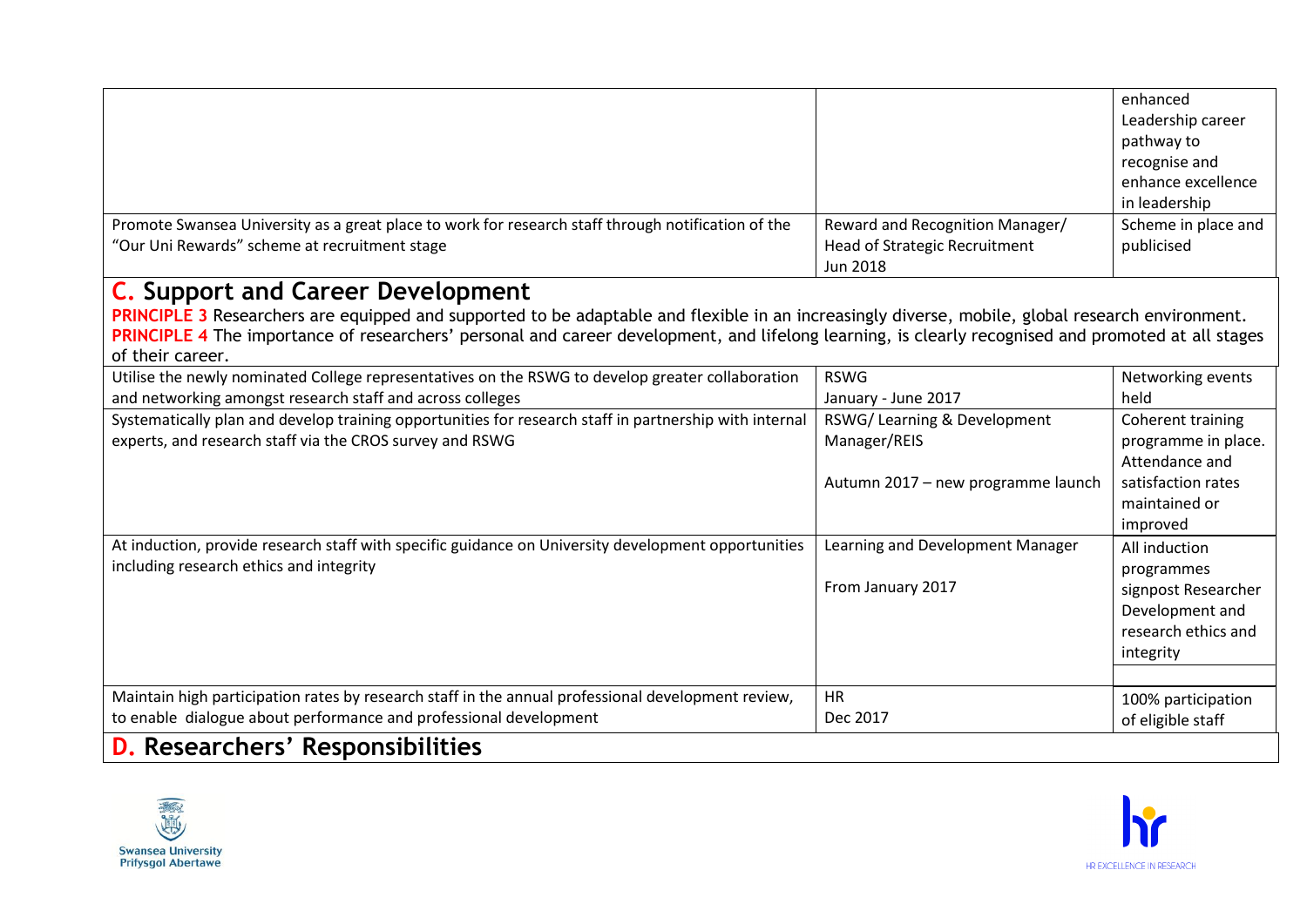| PRINCIPLE 5 Individual researchers share the responsibility for and need to pro-actively engage in their own personal and career development, and                                                   |                                         |                           |
|-----------------------------------------------------------------------------------------------------------------------------------------------------------------------------------------------------|-----------------------------------------|---------------------------|
| lifelong learning.                                                                                                                                                                                  |                                         |                           |
| Use of the CROS survey in 2017, with the emphasis on maintaining or improving the participation                                                                                                     | <b>RSWG</b>                             | Participation rates       |
| rates to ensure researcher views are available when planning provision                                                                                                                              | September 2017                          | maintained or             |
|                                                                                                                                                                                                     |                                         | improved                  |
| Build network and support for research staff through representation on the reinvigorated RSWG.                                                                                                      | <b>RSWG</b>                             | Regular meetings          |
|                                                                                                                                                                                                     | <b>June 2017</b>                        | taking place              |
|                                                                                                                                                                                                     |                                         | Researcher                |
|                                                                                                                                                                                                     |                                         | representation            |
|                                                                                                                                                                                                     |                                         | maintained                |
| <b>E.</b> Diversity and Equality                                                                                                                                                                    |                                         |                           |
| PRINCIPLE 6 Diversity and equality must be promoted in all aspects of the recruitment and career management of researchers.                                                                         |                                         |                           |
| Achievement of Athena Swan silver award April 2017.                                                                                                                                                 | <b>Equality Team</b>                    | Award granted             |
|                                                                                                                                                                                                     | Spring 2017                             |                           |
| Review success rates by protected characteristic for research staff appointments.                                                                                                                   | <b>Equality Team</b>                    | Diverse workforce         |
|                                                                                                                                                                                                     | August 2018                             | reflected in MI           |
| Continue to champion equality initiatives beyond Athena SWAN by engaging in the Aurora                                                                                                              | <b>Equality and Diversity Committee</b> | Aurora attendees          |
| programme and Stonewall Equality Index                                                                                                                                                              | May 2018                                | <b>Stonewall Equality</b> |
|                                                                                                                                                                                                     |                                         | Index placing             |
| <b>F. Implementation and Review</b>                                                                                                                                                                 |                                         |                           |
| PRINCIPLE 7 The sector and all stakeholders will undertake regular and collective review of their progress in strengthening the attractiveness and<br>sustainability of research careers in the UK. |                                         |                           |
| Monitor issues relating to research staff through the Research Staff Working Group, chaired by a                                                                                                    | Learning & Development Manager          | RSWG to meet twice        |
| member of the professoriate                                                                                                                                                                         |                                         | a year to review          |
|                                                                                                                                                                                                     | Sep 2018                                | progress against          |
|                                                                                                                                                                                                     |                                         | action plan               |
| Use CROS and PIRLS data to inform our strategic support for Swansea researchers.                                                                                                                    | Learning & Development Manager          | <b>CROS and PIRLS</b>     |
|                                                                                                                                                                                                     |                                         | reports detail how        |
|                                                                                                                                                                                                     | CROS and PIRLS reports delivered        | results have              |
|                                                                                                                                                                                                     | Dec 2017                                | impacted on               |
|                                                                                                                                                                                                     |                                         | provision                 |